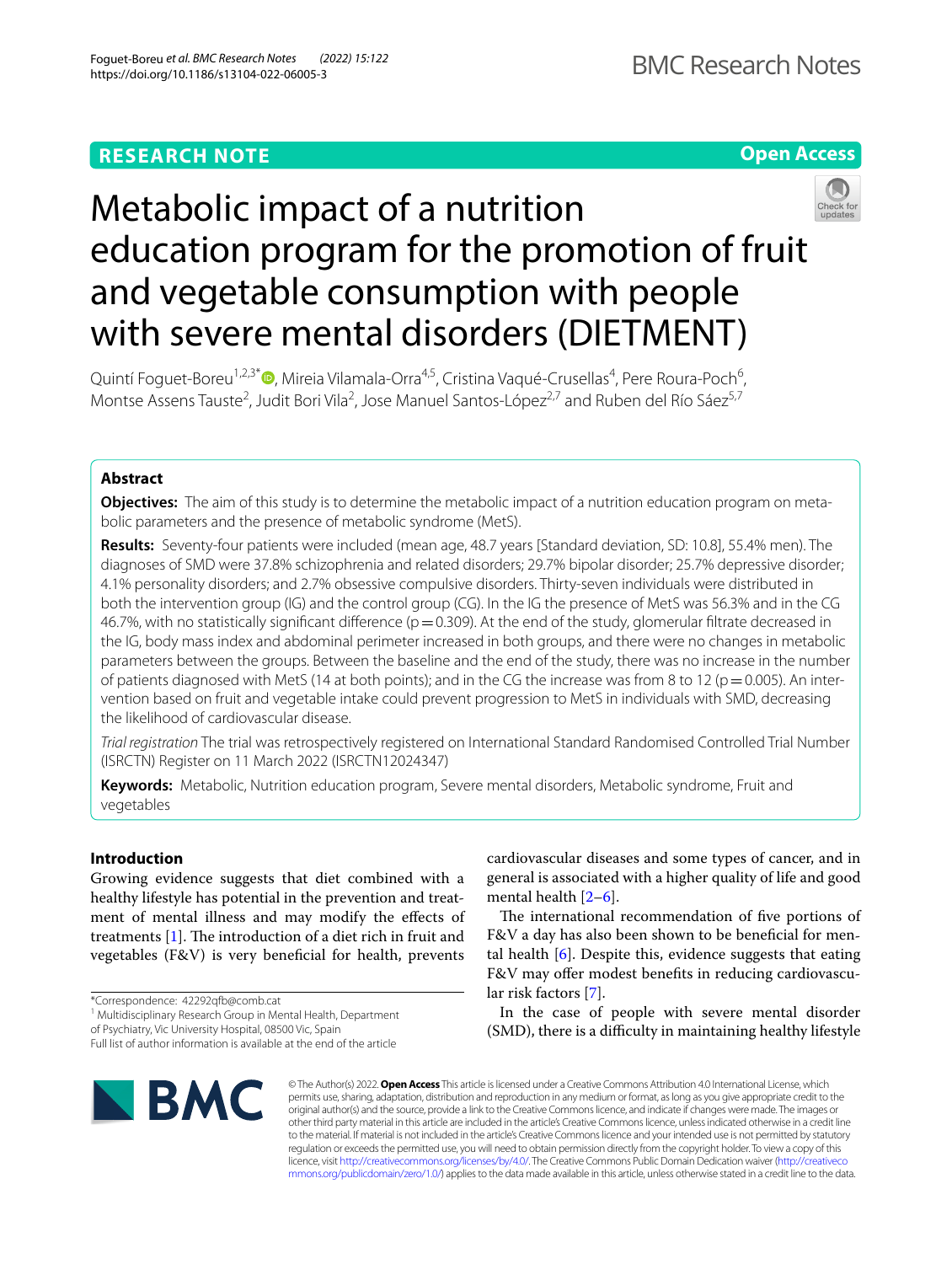habits, including the consumption of F&V. Several implemented intervention strategies have been aimed at people with SMD and focused on increasing the practice of physical activity and improving diet quality [\[8](#page-5-4), [9](#page-5-5)]. Our group has recently published a study employing the Transtheoretical Model to promote healthy eating behaviors  $[10]$  $[10]$ . The study aimed to investigate changes in fruit and vegetable intake and the motivation to do so among people with SMD after participating in a food education program based on the stages of change model. The authors reported positive results in the short and long term, not only in fruit intake but also in an increase in the awareness and disposition of people with SMD towards health care. In this article, we analyze the metabolic impact of that intervention in terms of metabolic parameters and presence of metabolic syndrome (MetS).

#### **Main text**

#### **Methods**

A randomized community-based clinical trial was conducted between January 2019 and September 2020. The study protocol, methodological aspects of data source and study population and results of the main study have been published in detail elsewhere [[10,](#page-5-6) [11\]](#page-5-7). We recruited participants with SMDs who were part of a psychosocial rehabilitation center (Osona Psychopedagogical Medical Center) located in Vic, Barcelona, Spain. This centre serves 160,821 people (according to the 2019 census) and attends to approximately 325 patients in a community rehabilitation area annually.

Based on previous studies, we calculated the sample size using the GRANMO sample calculation tool [\(https://](https://www.imim.es) [www.imim.es\)](https://www.imim.es). The original sample required 52 people per group to allow a detectable diference between groups, with an expected 20% percentage change in the proportion of participants who achieve the intake of fve daily servings of food and vegetables, considering a signifcance of 0.05, 80% power in a unilateral contrast. A drop-out rate of 10% has been anticipated (ARCSINUS approximation).

We included individuals over the age of 18 with a clinical diagnosis of SMD who participated actively in a community rehabilitation program and excluded users of the residential services, those diagnosed with substance use disorder, dementia, relapse of mental disorder, moderate to severe intellectual development disorder, and individuals with a diet that contraindicates the consumption of F&V.

Seventy-four users completed baseline data collection. A person unconnected to the study performed the allocation concealment using the Zenon algorithm (equiprobable randomization 1:1 through R Software), considering

the variables of age, gender, functionality, and primary mental health diagnosis.

The *Dietment* intervention program lasted 4 months (April to July 2019). It consisted of a food education strategy aimed at promoting the consumption of F&V and comprised 15 weekly group sessions (of 5–10 people) lasting 90 min each session. All sessions were conducted by the same dietitian-nutritionist. For more information about the intervention, see Vilamala-Orra et al. [\[10\]](#page-5-6). In the control group, three voluntary group sessions were ofered to the participants' relatives as support agents to facilitate the change of habits (60 min).

Data on metabolic parameters and MetS were collected at baseline and after a mean of 5 months postintervention.

## **Variables**

We selected the following variables to evaluate the metabolic impact of *Dietment* program: Socio-demographic variables: age, sex, marital status, level of education, and basic activities of daily living (BADL) support; Clinical variables: main psychiatric diagnosis (International Classifcation of Diseases, ICD-10); Anthropometric variables: height (cm), weight (kg), abdominal perimeter (cm), body mass index (BMI) [weight (kg)/size  $(m^2)$ ] and blood pressure (mmHg); Laboratory tests: basal glycaemia (mg/dl), glycated haemoglobin (%), total cholesterol (mg/dl), LDL cholesterol (mg/dl), HDL cholesterol (mg/dl), Triglycerides (mg/dl), Creatinine (mg/dl), Glomerular fltrate (ml/min). An additional fle shows the technical details and measurement instruments (see Additional file [1\)](#page-5-8). In addition, we determined the presence or absence of MetS. To defne MetS, we used the following criteria: abdominal perimeter measurement of the Spanish population (94.5 cm in men and 89.5 cm for women); blood pressure (BP) > 130/85 mm Hg, triglyceride (TG)>150 mg/dl; glycaemia>100 mg/dl; HDL-cholesterol (<40 mg/dl for men and 50 mg/dl for women). Subjects that had a prescribed medication for hypertension, dyslipidemia or impaired glucose tolerance/diabetes were considered as having the respective risk factors. For diagnosis of MetS, at least three abnormal components were required [\[12\]](#page-5-9). Other variables: physical activity (Brief Physical Activity Assessment Tool, (BPAAT)) and food consumption (General diet quality index) (Additional fle [1](#page-5-8)).

#### **Statistical analysis**

A descriptive analysis of the data was carried out. Qualitative variables were reported as frequencies and percentages, and quantitative variables were reported as averages and standard deviations (SD), if they were under normal distribution; when quantitative variables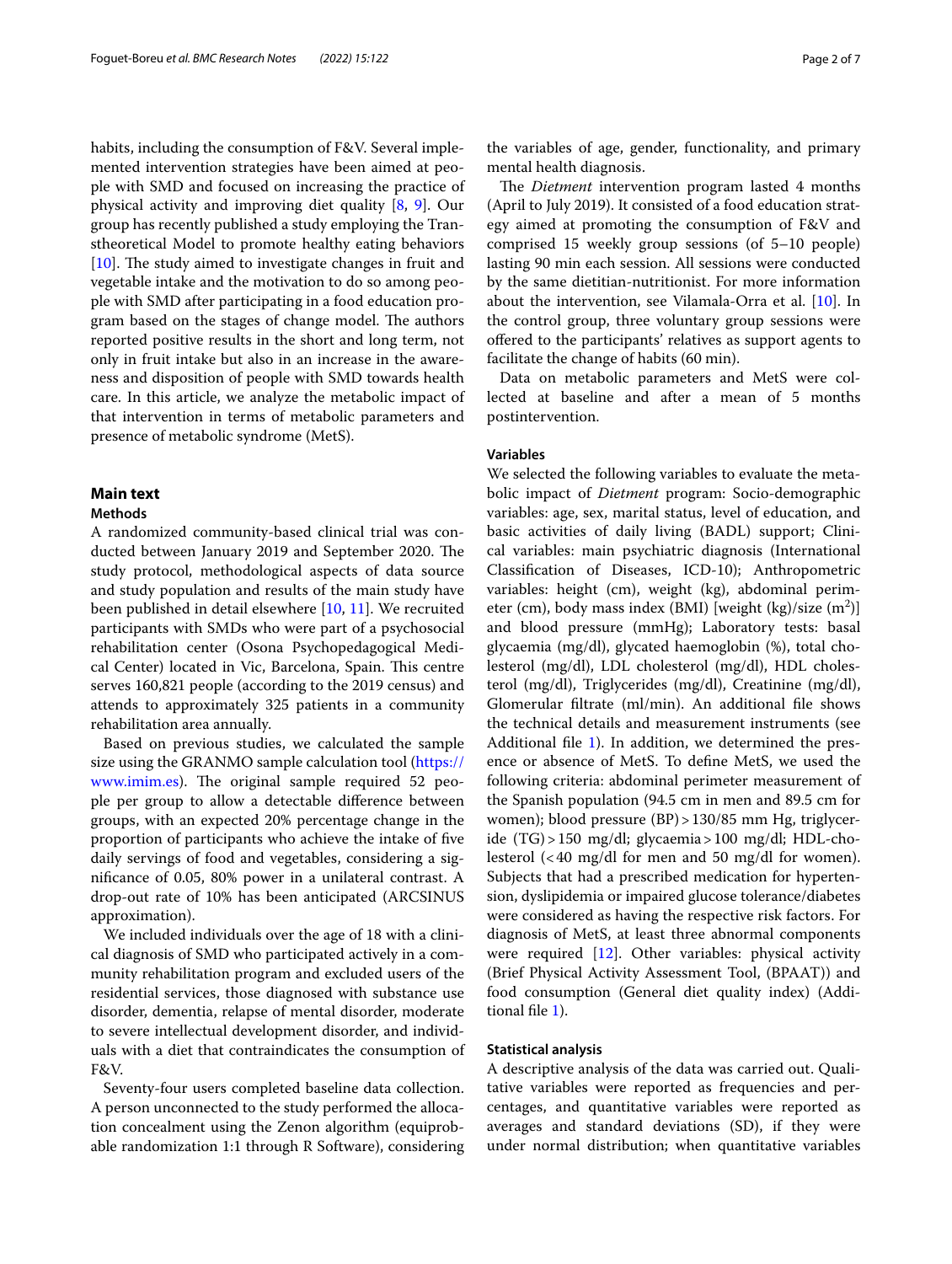were not under normal distribution, the median and the interquartile range  $(IQR)$  were used. The comparison for categorical variables was performed using Pearson's chisquare test or Fisher's test if appropriate. The comparison of means was carried out by means of the Student's T test (against dichotomous variables) or by means of an Anova test (against polychotomous variables), and if both were under normal distribution. Its parametric equivalents were used when the distribution of quantitative variables was asymmetric. The level of statistical significance used for all hypothesis tests was 5%. The analysis was carried out with the SPSS programme for Windows, version 26 (IBM International Group B.V. Amsterdam, Hollande).

#### **Results**

Seventy-four patients were included in the study. The average age was 48.7 years (standard deviation, SD: 10.8), and 55.4% were men. The diagnoses of SMD were 37.8% schizophrenia and related disorders; 29.7% bipolar disorder; 25.7% depressive disorder; 4.1% personality disorders; and 2.7% obsessive compulsive disorders.

There were no differences between the two groups at basal evaluation in all the variables analysed (Table [1\)](#page-3-0). In the intervention group the presence of MetS was 56.3% and in the control group 46.7%, with no statistically significant difference ( $p=0.309$ ). There were also no differences in all the MetS determinants between groups (Additional fle [2](#page-5-10): Table S1).

After the intervention, the intervention group increased weight (87.0 to 89.0,  $p = 0.006$ ), whereas no differences were observed in the control group (81.3 to 81.4,  $p=0.432$ ). A significant increase of BMI and abdominal perimeter were observed in both groups (Table [2](#page-4-0)). No diferences in blood pressure, basal glycaemia, glycated haemoglobin, lipids and creatinine were observed. A statistically signifcant reduction of glomerular fltrate was observed in the intervention group (81.9 to 80.4,  $p = 0.022$  (Table [2](#page-4-0)).

No statistically signifcant diferences were found in physical activity and general diet between the intervention and control group. Neither before and after the intervention intra-groups.

After the follow-up period, in the intervention group 14 patients were diagnosed with MetS at baseline and at the end of the study, and in the control group the number increased from 8 patients at baseline to 12 at the end of the study ( $p=0.005$ ) (Table [3](#page-4-1)).

#### **Discussion**

A food education program based on the stages of change model for severe mental disorders showed a reduction in the increase of incidence of MetS in the intervention group versus the control group. No signifcant diferences were observed in metabolic parameters individually.

As far as we are aware, there is no study that has evaluated the efect of a nutrition education program for the promotion of fruit and vegetable consumption on the occurrence of MetS. Jones (2019) conducted a systematic review that showed that nutritional interventions led to signifcant weight loss [\[13\]](#page-5-11). In our study, weight, BMI, and abdominal perimeter worsened after the intervention in the intervention group. The latest published reviews assessing different metabolic aspects have mixed results. A recent Cochrane review evaluating interventions to prevent type 2 diabetes in patients with SMD in low- and middle-income countries was inconclusive [[14](#page-5-12)]. A meta-analysis by Naslund et al. of lifestyle weight loss interventions for overweight and obesity in SMD patients, concluded that such interventions were efective, especially those lasting longer than 12 months, which have a clinically significant  $\geq$  5% weight loss at follow-up [\[15](#page-5-13)]. Moreover, another systematic review evaluating pharmacological and non-pharmacological treatments to improve glycaemic control in patients with SMD showed that behavioural interventions that have longer duration and included physical activity had greater efects on glycaemic than those without these characteristics [\[16](#page-5-14)]. On the other hand, we do not know the reasons for the decrease in glomerular fltration rate in the intervention group. Water supplementation in healthy patients helps to suppress the decline in kidney function over time but does not appear to decrease it [[17](#page-5-15)].

Two studies with a wellbeing program with particular emphasis on healthy lifestyle promotion showed positive results. The first one, with a focus on psychoeducation, dietary advice and physical exercise, found a signifcant decrease in BMI (especially in patients with diabetes) and with a reduction of MetS prevalence after the educational program intervention  $[18]$ . The second one showed an improvement in levels of physical activity, smoking, diet and self-esteem with no changes in BMI  $[19]$ . The benefts of interventions that only incorporate physical exercise have no impact on weight, mental symptoms or quality of life [\[20](#page-6-1)], while those that combine exercise and diet, with or without other components, such as psychoeducation, reduced weight significantly  $[21]$  $[21]$ , albeit with an efect that diminished over time.

In patients with SMD, there is a high prevalence of three factors that are key to the development of a MetS: sedentary lifestyles, unbalanced dietary patterns and medication-induced weight gain [[22,](#page-6-3) [23](#page-6-4)]. As we have seen in our study, MetS without intervention increases with follow-up, similar to another study where MetS increased in a group of patients followed for 8 years  $[24]$  $[24]$  $[24]$ . Therefore, dietary modification can help to reduce the components of MetS, especially a reduction of fats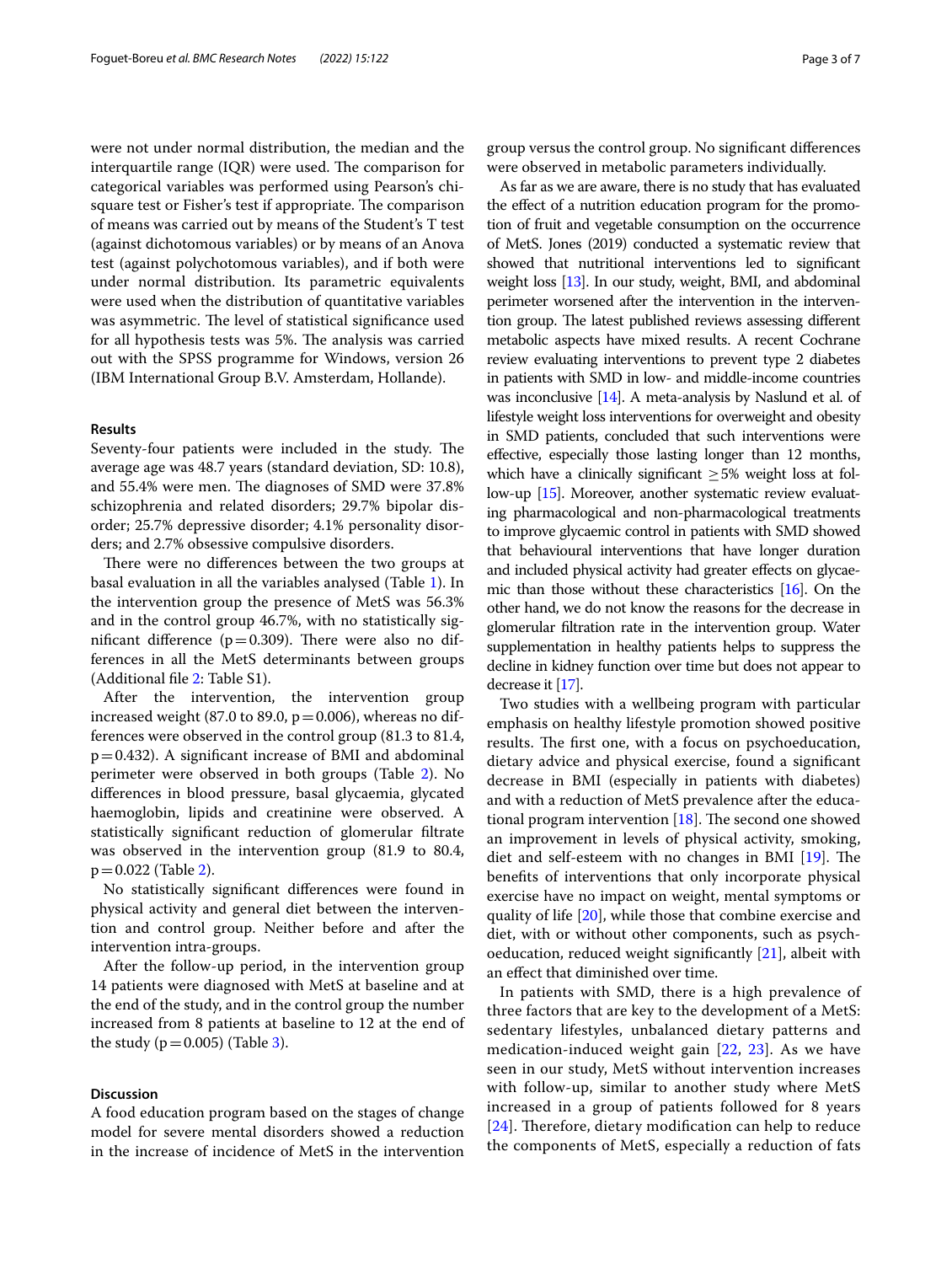## <span id="page-3-0"></span>**Table 1** Sample characteristics by group (N=74)

| <b>Variables</b>                      | <b>Global population</b><br>$(N = 74)$ | Intervention group<br>$(n=37)$ | Control group ( $n = 37$ ) | p-value |
|---------------------------------------|----------------------------------------|--------------------------------|----------------------------|---------|
| Age (years), mean (SD)                | 48.7 (10.8)                            | 49.8 (11.4)                    | 47.7 (10.3)                | 0.358   |
| Sex (men), n (%)                      | 41 (55.4)                              | 21 (56.8)                      | 20(54.1)                   | 0.815   |
| Marital status, n (%)                 |                                        |                                |                            |         |
| Single                                | 46 (63.0)                              | 19 (52.8)                      | 27(73.0)                   | 0.374   |
| Separated or divorced                 | 18 (24.7)                              | 13(36.1)                       | 5(13.5)                    |         |
| Married or paired                     | 9(12.3)                                | 4(11.1)                        | 5(13.5)                    |         |
| Level of education, n (%)             |                                        |                                |                            |         |
| No studies                            | 1(1.4)                                 | 1(2.7)                         |                            | 0.168   |
| Compulsory education                  | 32 (43.2)                              | 12 (32.4)                      | 20(54.1)                   |         |
| Baccalaureate or training cycles      | 31 (41.9)                              | 19 (51.4)                      | 12 (32.4)                  |         |
| Higher education                      | 10(13.5)                               | 5(13.5)                        | 5(13.4)                    |         |
| AVD support, n (%)                    |                                        |                                |                            |         |
| No support                            | 39 (52.7)                              | 19 (51.4)                      | 20(54.1)                   | 0.955   |
| Family or non-professional            | 20 (27.0)                              | 10(27.0)                       | 10(27.0)                   |         |
| Professional                          | 15(20.3)                               | 8(21,6)                        | 7(18.9)                    |         |
| Main psychiatric diagnosis, n (%)     |                                        |                                |                            |         |
| Schizophrenia & related disorders     | 28 (37.8)                              | 12 (32.4)                      | 16(43.2)                   | 0.535   |
| Bipolar disorder                      | 22 (29.7)                              | 12 (32.4)                      | 10(27.0)                   |         |
| Depressive disorder                   | 19(25.7)                               | 10(27.0)                       | 9(24.3)                    |         |
| Personality disorders                 | 3(4.1)                                 | 1(2.7)                         | 2(5.4)                     |         |
| Obsessive compulsive disorders        | 2(2.7)                                 | 2(5.4)                         |                            |         |
| General diet quality index, mean (SD) | 7.6(2.9)                               | 7.9(2.9)                       | 7.3(2.8)                   | 0.439   |
| Physical activity, n (%)              |                                        |                                |                            |         |
| Insufficient                          | 43 (58.1)                              | 20(54.1)                       | 23(62.2)                   | 0.319   |
| Sufficient                            | 31 (41.9)                              | 17 (45.9)                      | 14 (37.8)                  |         |
| Anthropometric variables, mean (SD)   |                                        |                                |                            |         |
| Weight (kg)                           | 84.2 (18.1)                            | 87.1 (17.5)                    | 81.3 (18.5)                | 0.145   |
| BMI ( $kg/m2$ )                       | 29.6 (6.3)                             | 30.6(5.6)                      | 28.7(6.8)                  | 0.100   |
| Abdominal perimeter (cm)              | 103.8 (14.5)                           | 105.1 (14.6)                   | 102.6 (14.6)               | 0.164   |
| Blood pressure (mm Hg)                |                                        |                                |                            |         |
| Systolic blood pressure               | 118.7(15.1)                            | 117.3(15.1)                    | 120.1(15.3)                | 0.406   |
| Diastolic blood pressure              | 82.5 (9.9)                             | 81.2 (10.2)                    | 84.0 (9.5)                 | 0.360   |
| Laboratory tests, mean (SD)           |                                        |                                |                            |         |
| Basal glycaemia (mg/dl)               | 100.2(36.5)                            | 95.5 (28.9)                    | 104.8 (42.4)               | 0.258   |
| Glycated haemoglobin (%)              | 5.8 (0.9)                              | 5.6(0.9)                       | 5.9(0.9)                   | 0.286   |
| Total cholesterol (mg/dl)             | 199.9 (39.0)                           | 203.2 (42.4)                   | 196.7 (35.6)               | 0.405   |
| LDL cholesterol (mg/dl)               | 118.3 (33.8)                           | 123.0 (36.5)                   | 113.5 (30.5)               | 0.189   |
| HDL cholesterol (mg/dl)               | 51.5 (12.2)                            | 50.6 (13.3)                    | 52,3 (11.0)                | 0.354   |
| Triglycerides (mg/dl)                 | 162.2 (111.2)                          | 160.6 (86.9)                   | 163.8 (132.1)              | 0.424   |
| Creatinine (mg/dl)                    | 0.9(0.2)                               | 0.9(0.2)                       | 0.9(0.1)                   | 0.557   |
| Glomerular filtrate (ml/min)          | 82.7 (10.9)                            | 82.0 (12.8)                    | 83.4 (8.9)                 | 0.903   |

(saturated, trans and cholesterol), sodium and sugars, which would help to prevent or control dyslipidemia, hyperglycemia and hypertension [[25\]](#page-6-6). Although as Castro-Barquero et al. point out, a healthy diet should be based on a sum of dietary changes rather than a restriction of any single nutrient [\[26\]](#page-6-7). Previous studies have reported that SMD may lead to difficulties in daily activities, such as taking medication (86%) and preparing meals  $[27]$  $[27]$ , which makes it even more difficult to follow healthy lifestyles Table [3.](#page-4-1)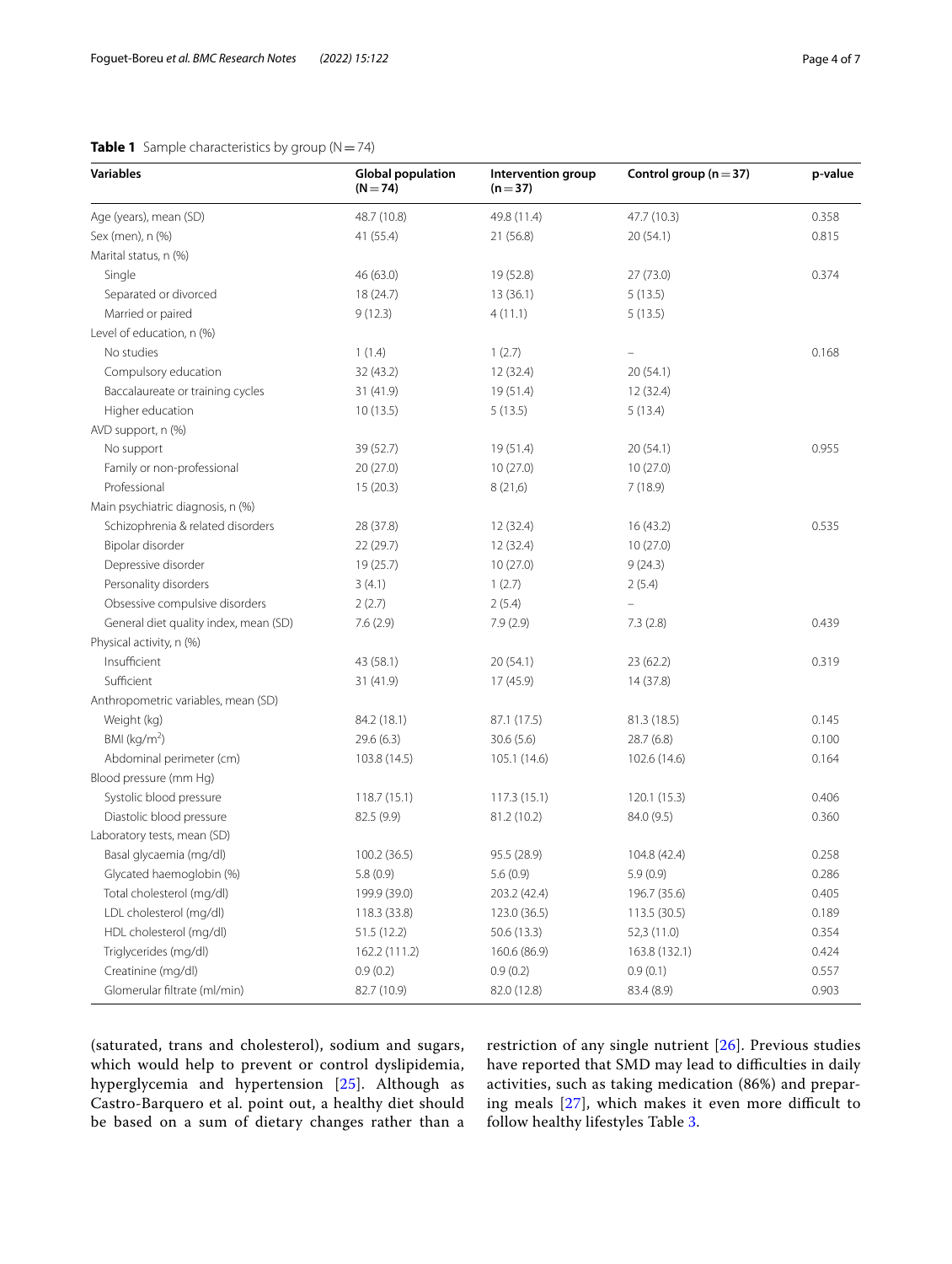| <b>Variables</b>             | Intervention group ( $n = 37$ ) |               |         | Control group ( $n = 37$ ) |               |         |
|------------------------------|---------------------------------|---------------|---------|----------------------------|---------------|---------|
|                              | Pre                             | Post          | p-value | Pre                        | Post          | p-value |
| Weight (kg)                  | 87.0 (17.5)                     | 89.0 (17.6)   | 0.006   | 81.3 (18.5)                | 81.4 (19.2)   | 0.432   |
| BMI (kg/m2)                  | 30.5(5.9)                       | 31.3(5.9)     | 0.000   | 28.7(7.0)                  | 28.9(6.9)     | 0.000   |
| Abdominal perimeter (cm)     | 104.9 (15.2)                    | 105.1 (15.8)  | 0.000   | 102.4 (15.0)               | 102.6 (14.3)  | 0.000   |
| Blood pressure (mm Hg)       |                                 |               |         |                            |               |         |
| Systolic blood pressure      | 115.6 (14.9)                    | 118.1(14.3)   | 0.108   | 119.4 (15.7)               | 122.8 (15.0)  | 0.206   |
| Diastolic blood pressure     | 80.7 (10.3)                     | 82.7 (9.8)    | 0.177   | 83.2(9.9)                  | 82.2(9.7)     | 0.492   |
| Basal glycaemia (mg/dl)      | 95.5 (28.9)                     | 107.5 (60.6)  | 0.111   | 104.8 (42.4)               | 106.0(53.6)   | 0.777   |
| Glycated haemoglobin (%)     | 5.6(0.9)                        | 5.8(1.2)      | 0.103   | 5.9(0.9)                   | 8.3(9.0)      | 0.239   |
| Total cholesterol (mg/dl)    | 203.2 (42.4)                    | 201.2 (45.1)  | 0.618   | 196.7 (35.6)               | 195.1 (35.0)  | 0.668   |
| LDL cholesterol (mg/dl)      | 123.0 (36.5)                    | 120.8 (36.3)  | 0.662   | 113.5 (30.5)               | 109.8 (35.0)  | 0.352   |
| HDL cholesterol (mg/dl)      | 50.6(13.3)                      | 51.6 (19.4)   | 0.182   | 52.3 (10.9)                | 55.4 (15.8)   | 0.306   |
| Triglycerides (mg/dl)        | 160.6 (86.6)                    | 167.4 (129.8) | 0.953   | 163.8 (132.1)              | 163.2 (112.2) | 0.802   |
| Creatinine (mg/dl)           | 0.9(0.2)                        | 0.9(0.2)      | 0.673   | 0.9(0.1)                   | 0.9(0.1)      | 0.464   |
| Glomerular filtrate (ml/min) | 81.9(12.7)                      | 80.4 (13.2)   | 0.022   | 83.4 (8.9)                 | 82.4 (8.4)    | 0.511   |

<span id="page-4-0"></span>**Table 2** Comparison before and after intervention of clinical and laboratory variables by group ( $N = 74$ )

Data are expressed as mean and standard deviation (SD), unless otherwise stated

<span id="page-4-1"></span>**Table 3** Metabolic syndrome determinants pre- and post-intervention by group

| <b>Variables</b>                         | Intervention group |               |         | Control group |               |         |
|------------------------------------------|--------------------|---------------|---------|---------------|---------------|---------|
|                                          | Pre                | Post          | p-value | Pre           | Post          | p-value |
| Waist circumference (cm)                 | 104.9 (15.2)       | 105.1 (15.8)  | 0.766   | 102.4 (14.9)  | 102.6(14.3)   | 0.771   |
| Blood pressure (mm Hg)                   |                    |               |         |               |               |         |
| Systolic                                 | 115.6 (14.9)       | 118.1(14.3)   | 0.108   | 119.4(15.7)   | 122.8 (15.0)  | 0.206   |
| <b>Diastolic</b>                         | 80.7 (10.3)        | 82.7 (9.8)    | 0.177   | 83.2(9.9)     | 82.2(9.7)     | 0.492   |
| Triglyceride (mg/dl)                     | 164.6 (90.9)       | 165.6 (131.9) | 0.953   | 159.5 (141.8) | 163.1 (112.2) | 0.802   |
| Glycaemia (mg/dl)                        | 92.0 (17.8)        | 108.3 (61.7)  | 0.111   | 104.8 (43.8)  | 106.0(53.6)   | 0.777   |
| HDL-cholesterol (mg/dl)                  | 49.1 (14.3)        | 52.4 (19.3)   | 0.182   | 53.5 (10.8)   | 55.4 (15.8)   | 0.306   |
| Metabolic syndrome $(\geq 3)$ , n $(\%)$ | 14 (63.6)          | 14(63.6)      | 0.072   | 8(36.4)       | 12(45.5)      | 0.005   |

Data are expressed as mean and standard deviation (SD), unless otherwise stated

The effectiveness of lifestyle interventions is clear when diet, exercise and psychoeducation are incorporated [[28](#page-6-9), [29](#page-6-10)]. Consequently, future interventions will have to take a multicomponent and multidisciplinary approach: to encompass diferent components (pharmacological and non-pharmacological) and to introduce the perspective of diferent health professionals (doctors, nurses, nutritionists, pharmacologists, psychologists, and sports specialists, among others). The cognitive, physical and mental conditions of people with SMD will also need to be taken into account in order to achieve a reduction of MetS.

## **Conclusions**

The presence of MetS increases the likelihood of cardiovascular disease and mortality [[30\]](#page-6-11). While our results should be treated with caution given the small sample included in the study, they may indicate that an intervention based on fruit and vegetable intake prevents progression to a MetS in the short term.

### **Limitations**

A major strength of the study is its design, which allowed for comparison with a control group and a follow-up of participants at 12 months post-intervention. Another strong point was the inclusion of the nutrition education program for promoting healthy eating habits in a community rehabilitation service as an integral part of the individual's recovery process. One of its weaknesses is the small sample size, which may limit the study's power in detecting diferences between groups. However, it is true that recruitment in intervention programmes of SMD patients is always difficult, and the drop-out rate from psychosocial treatment is around 13% [[31\]](#page-6-12).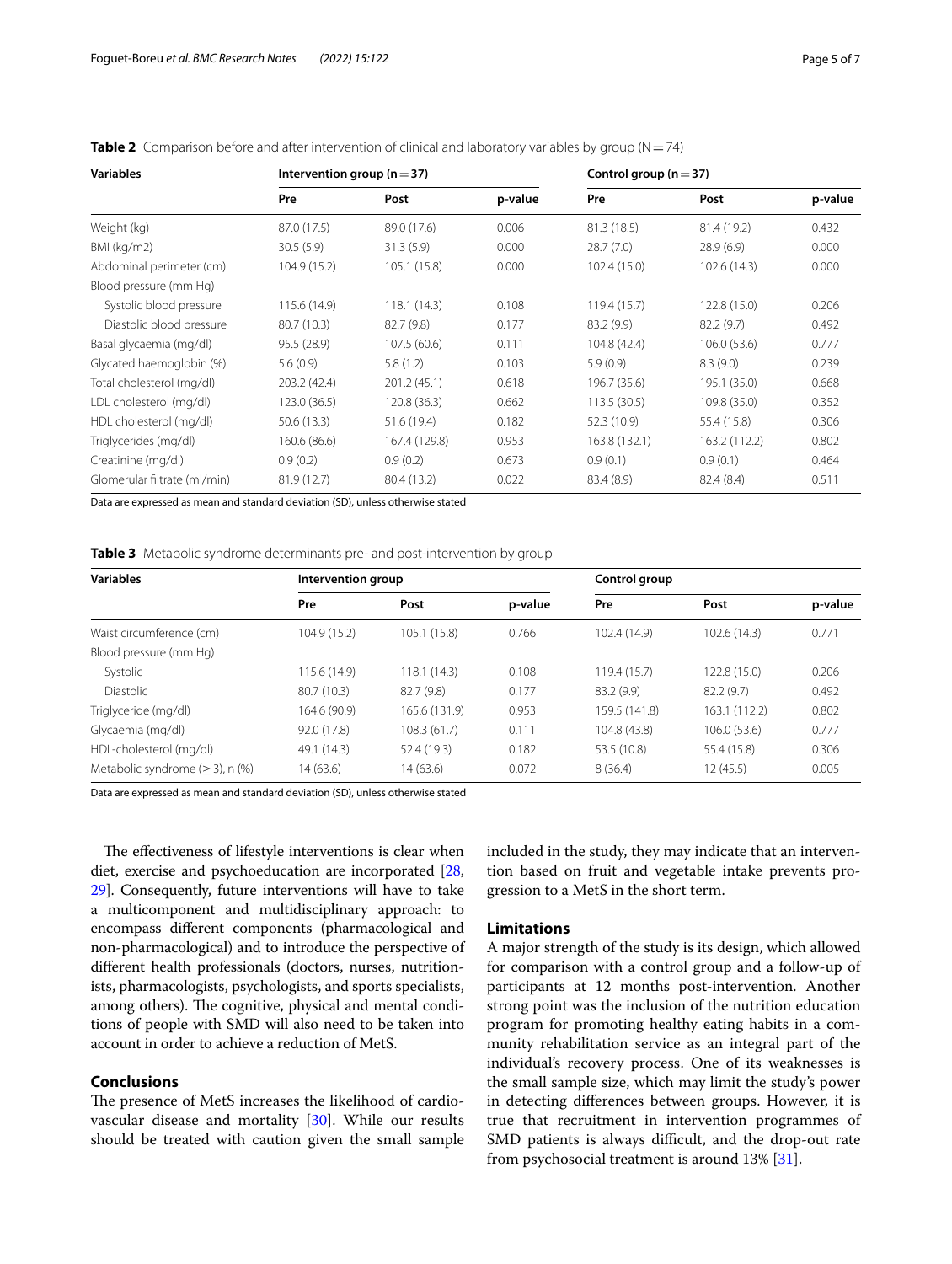#### **Abbreviations**

DIETMENT: Program for the promotion of fruit and vegetable consumption with people with severe mental disorders; SMD: Severe Mental Disorders; IG: Intervention group; MetS: Metabolic Syndrome; CG: Control Group; BADL: Basic activities of daily living; ICD-10: International Classifcation of Disease.

#### **Supplementary Information**

The online version contains supplementary material available at [https://doi.](https://doi.org/10.1186/s13104-022-06005-3) [org/10.1186/s13104-022-06005-3](https://doi.org/10.1186/s13104-022-06005-3).

<span id="page-5-10"></span><span id="page-5-8"></span>**Additional fle 1:** Measurements and instruments

**Additional fle 2: Table S1**. Basal distribution of Metabolic syndrome determinants by group  $(N=62*)$ 

#### **Acknowledgements**

The authors would like to thank the individuals who participated in the study, their families and all the other people who took part in the project. We would also like to thank all the institutions and entities that made this study possible, especially Osonament and the Department of Psychiatry of the Vic University Hospital.

#### **Authors' contributions**

Conceptualization, MVO, CVC, RDRS, and QFB; methodology, MVO, CVC, RDRS, and QFB; validation, MVO, CVC, RDRS, and QFB; data recollection: MAT, JBV; formal analysis, QFB and PRP; investigation, MVO, CVC, RDRS, and QFB, writing—original draft preparation, QFB and PRP, writing—review and editing: all authors, project administration, CVC and RDRS; funding acquisition, CVC and RDRS. All authors read and approved the fnal manuscript .

#### **Funding**

The Industrial Doctorates Programme of the Agency fnancially supported this research for Management of University and research Grants (AGAUR) (grant number 2017 DI 55). The funding agency did not infuence the planning and execution of this study.

#### **Availability of data and materials**

The datasets used and/or analyzed during the current study are available from the corresponding author on reasonable request.

#### **Declarations**

#### **Ethics approval and consent to participate**

The study protocol was approved by the Clinical Research Ethics Committee of the Osona Foundation for Health Research and Education (FORES) in September 2018 (Protocol No: 2018974). All participants, and legal guardians if required, gave their written informed consent for inclusion before participating in the study. The study respected national and international law and the principles of the Helsinki Declaration.

#### **Consent for publication**

Not applicable.

#### **Competing interests**

The authors have no conficts of interest to declare.

#### **Author details**

<sup>1</sup> Multidisciplinary Research Group in Mental Health, Department of Psychiatry, Vic University Hospital, 08500 Vic, Spain. <sup>2</sup> Department of Psychiatry, Vic University Hospital, 08500 Vic, Spain. <sup>3</sup> Faculty of Medicine, University of Vic – Central University of Catalonia, Vic, Barcelona, Spain. <sup>4</sup>Research Group on Methodology, Methods, Models and Outcomes of Health and Social Sciences (M3O), Faculty of Health Sciences and Welfare, University of Vic – Central University of Catalonia, 08500 Vic, Spain. <sup>5</sup>Osonament – Osona Psychopedagogical Medical Center Foundation, 08500 Vic, Spain. <sup>6</sup>Department of Clinical Epidemiology, Vic University Hospital, 08500 Vic, Spain. <sup>7</sup> Mental Health and Social Innovation Research Group (SaMIS), University of Vic—Central University of Catalonia, 08500 Vic, Spain.

Received: 10 December 2021 Accepted: 15 March 2022

#### **References**

- <span id="page-5-0"></span>1. Adan RAH, van der Beek EM, Buitelaar JK, Cryan JF, Hebebrand J, Higgs S, et al. Nutritional psychiatry: towards improving mental health by what you eat. Eur Neuropsychopharmacol. 2019;29(12):1321–32.
- <span id="page-5-1"></span>2. Aune D, Giovannucci E, Boffetta P, Fadnes LT, Keum NN, Norat T, et al. Fruit and vegetable intake and the risk of cardiovascular disease, total cancer and all-cause mortality-a systematic review and dose-response metaanalysis of prospective studies. Int J Epidemiol. 2017;46(3):1029–56.
- 3. Wallace TC, Bailey RL, Blumberg JB, Burton-Freeman B, Chen Cy O, Crowe-White KM, et al. Fruits, vegetables, and health: a comprehensive narrative, umbrella review of the science and recommendations for enhanced public policy to improve intake. Crit Rev Food Sci Nutr. 2020;60(13):2174–211.
- 4. Alissa EM, Ferns GA. Dietary fruits and vegetables and cardiovascular diseases risk. Crit Rev Food Sci Nutr. 2017;57(9):1950–62.
- 5. Bradbury KE, Appleby PN, Key TJ. Fruit, vegetable, and fiber intake in relation to cancer risk: fndings from the European Prospective Investigation into Cancer and Nutrition (EPIC). Am J Clin Nutr. 2014;100(Suppl 1):1–4.
- <span id="page-5-2"></span>6. Głąbska D, Guzek D, Groele B, Gutkowska K. Fruit and vegetable intake and mental health in adults: a systematic review. Nutrients. 2020;12(1):1–34.
- <span id="page-5-3"></span>7. Rees K, Takeda A, Martin N, Ellis L, Wijesekara D, Vepa A, et al. Mditerranean-style diet for the primary and secondary prevention of cardiovascular disease. Cochrane Database Syst Rev. 2019;3(3):CD009825.
- <span id="page-5-4"></span>8. Fernández-San-Martín MI, Martín-López LM, Masa-Font R, Olona-Tabueña N, Roman Y, Martin-Royo J, et al. The effectiveness of lifestyle interventions to reduce cardiovascular risk in patients with severe mental disorders: meta-analysis of intervention studies. Community Ment Health J. 2014;50(1):81–95.
- <span id="page-5-5"></span>9. Teasdale SB, Ward PB, Rosenbaum S, Samaras K, Stubbs B. Solving a weighty problem: systematic review and meta-analysis of nutrition interventions in severe mental illness. Br J Psychiatry. 2017;210(2):110–8.
- <span id="page-5-6"></span>10. Vilamala-Orra M, Vaqué-Crusellas C, Foguet-Boreu Q, Guimerà Gallent M, del Río SR. Applying the stages of change model in a nutrition education programme for the promotion of fruit and vegetable consumption among people with severe mental disorders (DIETMENT). Nutrients. 2021;13(6):2105.
- <span id="page-5-7"></span>11. Vilamala Orra R. Efficiency of a food education programme to promote the consumption of fruit and vegetables in people with severe mental disorder (Dietment) . Vic (Spain): University of Vic – Central University of Catalonia; 2021. [http://hdl.handle.net/10803/673023.](http://hdl.handle.net/10803/673023) Accessed 10 Feb 2022.
- <span id="page-5-9"></span>12. Cuesta M, Fuentes M, Rubio M, Bordiu E, Barabash A, De La GarciaTorre N, et al. Incidence and regression of metabolic syndrome in a representative sample of the Spanish population: results of the cohort dibetes study. BMJ Open Diabetes Res Care. 2020;8(1):1–10.
- <span id="page-5-11"></span>13. Jones H, Cipriani A. Barriers and incentives to recruitment in mental health clinical trials. Evid Based Ment Health. 2019;22(2):49–50.
- <span id="page-5-12"></span>14. Mishu MP, Uphoff E, Aslam F, Philip S, Wright J, Tirbhowan N, et al. Interventions for preventing type 2 diabetes in adults with mental disorders in low and middle-income countries. Cochrane Database Syst Rev. 2021. <https://doi.org/10.1002/14651858.CD013281.pub2>.
- <span id="page-5-13"></span>15. Naslund JA, Whiteman KL, McHugo GJ, Aschbrenner KA, Marsch LA, Bartels SJ. Lifestyle interventions for weight loss among overweight and obese adults with serious mental illness: a systematic review and metaanalysis. Gen Hosp Psychiatry. 2017;47:83–102.
- <span id="page-5-14"></span>16. Taylor J, Stubbs B, Hewitt C, Ajjan RA, Alderson SL, Gilbody S, et al. The efectiveness of pharmacological and non-pharmacological interventions for improving glycaemic control in adults with severe mental illness: a systematic review and meta-analysis. PLoS ONE. 2017;12(1):e0168549.
- <span id="page-5-15"></span>17. Nakamura Y, Watanabe H, Tanaka A, Yasui M, Nishihira J, Murayama N. Effect of increased daily water intake and hydration on health in Japanese adults. Nutrients. 2020;12(4):1191.
- <span id="page-5-16"></span>18. Lindenmayer J, Khan A, Wance D, Maccabee N, Kaushik S. Outcome evaluation of a structured educational wellness program in patients with severe mental illness. J Clin Psychiatry. 2009;70:1385–96.